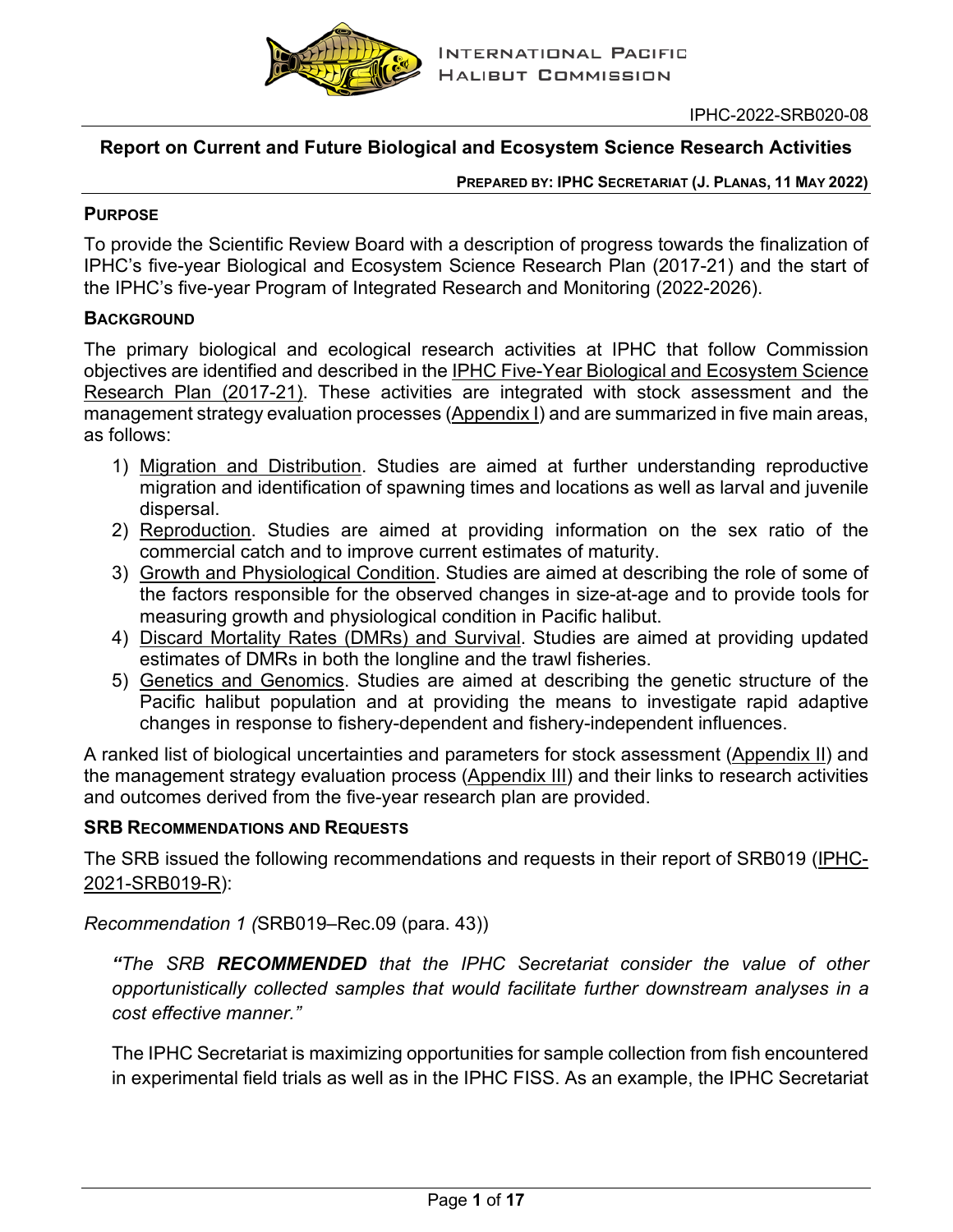will begin in 2022 the collection of fin clips of all Pacific halibut encountered in the FISS for future genetic analyses.

#### *Recommendation 2 (*SRB019–Rec.10 (para. 56))

*"The SRB RECOMMENDED that the IPHC Secretariat identify those research areas with uncertainty and indicate research questions that would require the SRB to provide input and/or decision in future documentation and presentations provided to the SRB."* 

The Secretariat is working towards delineating research questions that address key areas of uncertainty for Stock Assessment and Management Strategy Evaluation.

#### *Request 1 (*SRB019–Req.06 (para. 46))

*"The SRB NOTED that the IPHC Secretariat is finalising a proposed sampling design for the collection of ovaries in the 2023 FISS, for providing precise estimates of fecundity and REQUESTED for SRB020 in June 2022, more detail on the considerations taken to ensure the sampling maximises the opportunity to address the objectives."* 

The IPHC Secretariat is working towards selecting appropriate methods for fecundity estimations and towards devising a sampling strategy for 2023. This will be discussed during the IPHC Secretariat presentations during SRB020.

#### *Request 2 (*SRB019–Req.07 (para. 50))

*"The SRB REQUESTED that the IPHC Secretariat pause further pursuit of this research until it can articulate specifically how this approach will inform the stock assessment or MSE and why this approach is preferable to investigation of age-length-weight information which is available at a much broader geographic and temporal scale. "*

The IPHC Secretariat is complying with this request.

#### **UPDATE ON PROGRESS ON THE MAIN RESEARCH ACTIVITIES**

1. Migration and Distribution.

Research activities in this Research Area aim at improving existing knowledge on Pacific halibut larval and juvenile distribution. The relevance of research outcomes from these activities for stock assessment (SA) is in the improvement of estimates of productivity. These research outcomes will be used to generate potential recruitment covariates and to inform minimum spawning biomass targets by Biological Region and represent one of the top three biological inputs into SA [\(Appendix II\)](#page-14-0). The relevance of these research outcomes for the management and strategy evaluation (MSE) process is in the improvement of the parametrization of the Operating Model and represent the top ranked biological input into the MSE [\(Appendix III\)](#page-15-0).

1.1. Larval distribution and connectivity between the Gulf of Alaska and Bering Sea.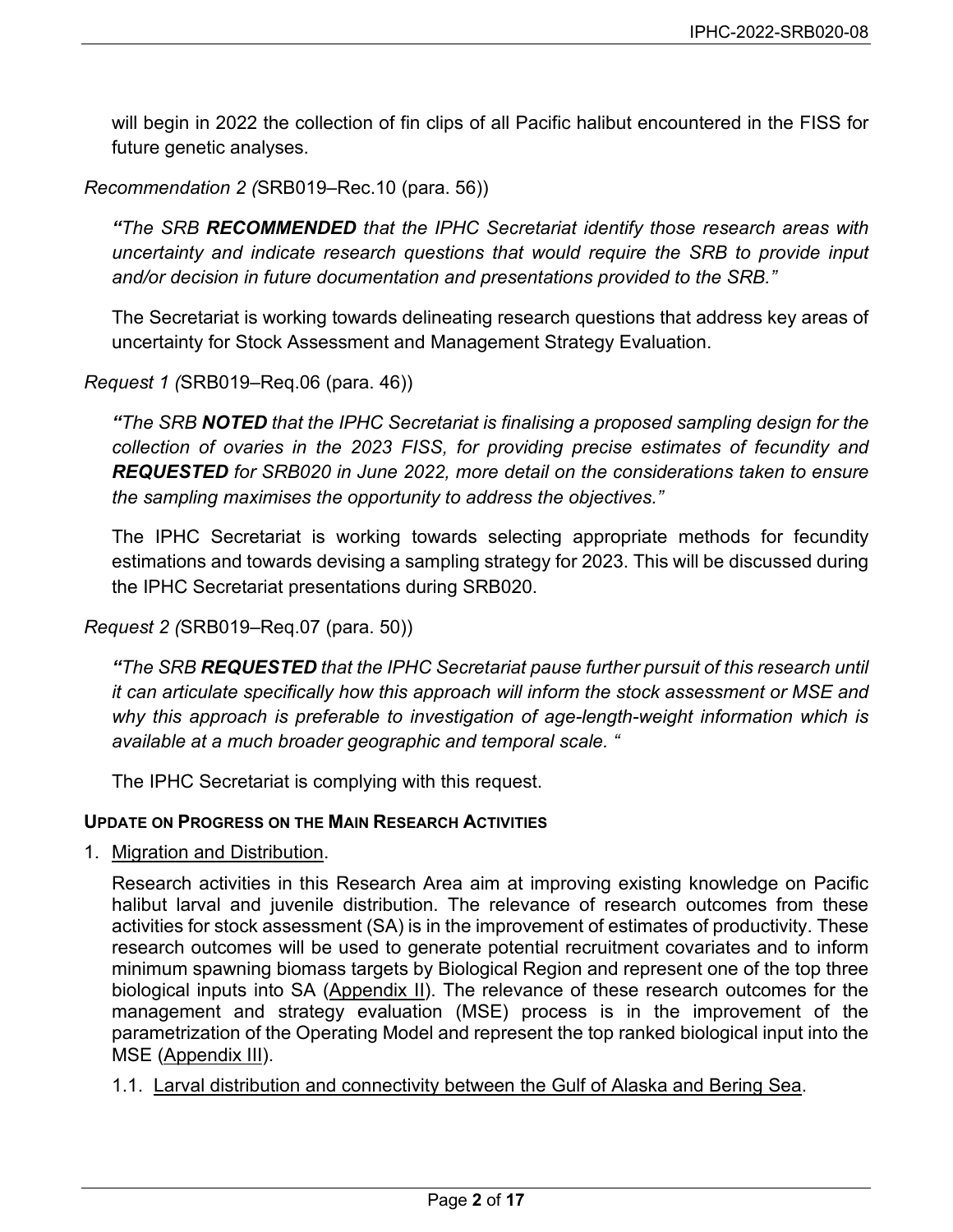No updates to report.

1.2. Wire tagging of U32 Pacific halibut.

No updates to report.

2. Reproduction.

Research activities in this Research Area aim at providing information on key biological processes related to reproduction in Pacific halibut (maturity and fecundity) and to provide sex ratio information of Pacific halibut commercial landings. The relevance of research outcomes from these activities for stock assessment (SA) is in the scaling of Pacific halibut biomass and in the estimation of reference points and fishing intensity. These research outputs will result in a revision of current maturity schedules and will be included as inputs into the SA [\(Appendix II\)](#page-14-0), and represent the most important biological inputs for stock assessment (please see document [IPHC-2021-SRB018-06\)](https://www.iphc.int/uploads/pdf/srb/srb018/iphc-2021-srb018-06.pdf). The relevance of these research outcomes for the management and strategy evaluation (MSE) process is in the improvement of the simulation of spawning biomass in the Operating Model [\(Appendix III\)](#page-15-0).

#### 2.1. Sex ratio of the commercial landings.

The IPHC Secretariat finalized the processing of genetic samples from the 2020 aged commercial landings, completing four consecutive years of sex ratio information (2017- 2020) and is currently processing genetic samples from the 2021 commercial landings.

#### 2.2. Maturity assessment.

Recent sensitivity analyses have shown the importance of changes in spawning output due to skip spawning and/or changes in maturity schedules for stock assessment (Stewart and Hicks, 2018). Information of these key reproductive parameters provides direct input to stock assessment. For example, information on fecundity-at-age and –atsize could be used to replace spawning biomass with egg output as the metric of reproductive capability in the stock assessment and management reference points. This information highlights the need for a better understanding of factors influencing reproductive biology and success of Pacific halibut. In order to fill existing knowledge gaps related to the reproductive biology of female Pacific halibut, research efforts are devoted to characterize female maturity in this species. Specific objectives of current studies include: 1) histological assessment of the temporal progression of female developmental stages and reproductive phases throughout an entire reproductive cycle; 2) update of maturity schedules based on histological-based data; and, 3) fecundity determinations.

2.2.1. Histological assessment of the temporal progression of female developmental stages and reproductive phases throughout an entire reproductive cycle. The IPHC Secretariat has conducted the first detailed examination of temporal changes in female ovarian developmental stages, reproductive phases, and biological indicators of Pacific halibut reproductive development. The results obtained by ovarian histological examination indicate that female Pacific halibut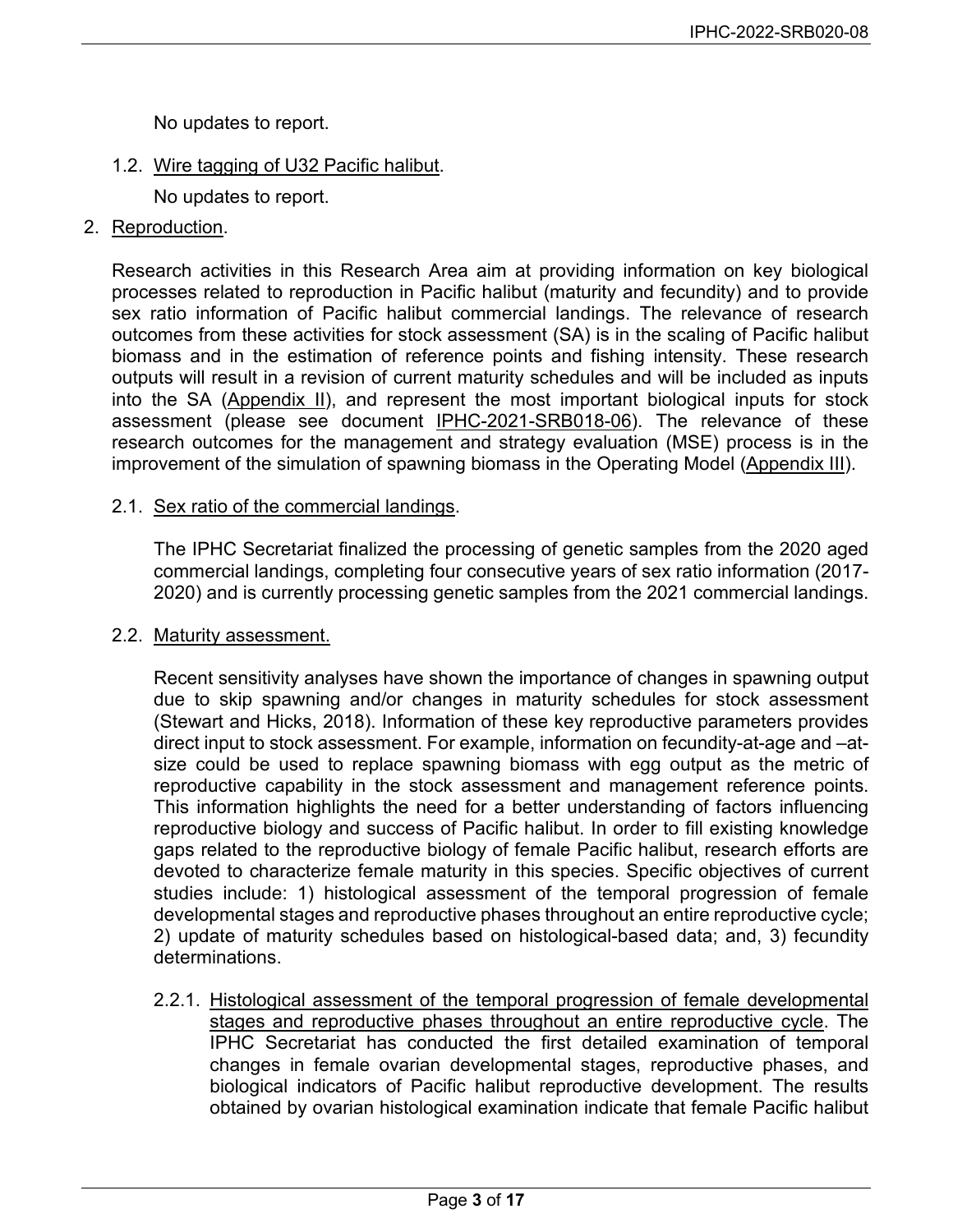follow an annual reproductive cycle involving a clear progression of female developmental stages towards spawning within a single year. These results provide foundational information for future studies aimed at updating maturity ogives by histological assessment and at investigating fecundity in Pacific halibut. Furthermore, the potential use of easily-obtained biological indicators in predictive models to assign reproductive phase in Pacific halibut was demonstrated. The results of this study have been published in the journal *Frontiers in Marine Science* (Fish et al., 2022): [https://doi.org/10.3389/fmars.2022.801759.](https://doi.org/10.3389/fmars.2022.801759)

- 2.2.2. Update of maturity schedules based on histological-based data. The IPHC Secretariat is currently planning the collection of ovarian samples for histology during the 2022 FISS. Plans include the collection of 400 ovarian samples from Biological Region 3, 300 samples each from Biological Regions 2 and 4, and 250 samples from Biological Region 4B.
- 2.2.3. Fecundity estimations. Methods for fecundity determinations were investigated and, based on the current literature and recommendations from experts in the field, the auto-diametric method was selected as the method of choice (Witthames et al., 2009). The IPHC Secretariat is currently designing plans for ovarian sample collection for fecundity estimations within the 2023 FISS.
- 3. Growth.

Research activities conducted in this Research Area aim at providing information on somatic growth processes driving size-at-age in Pacific halibut. The relevance of research outcomes from these activities for stock assessment (SA) resides, first, in their ability to inform yieldper-recruit and other spatial evaluations for productivity that support mortality limit-setting, and, second, in that they may provide covariates for projecting short-term size-at-age and may help delineate between fishery and environmental effects, thereby informing appropriate management responses [\(Appendix II\)](#page-14-0). The relevance of these research outcomes for the management and strategy evaluation (MSE) process is in the improvement of the simulation of variability and to allow for scenarios investigating climate change [\(Appendix III\)](#page-15-0).

The IPHC Secretariat has conducted studies aimed at elucidating the drivers of somatic growth leading to the decline in SAA by investigating the physiological mechanisms that contribute to growth changes in the Pacific halibut. The two main objectives of these studies have been: 1) the identification and validation of physiological markers for somatic growth; and 2) the application of molecular growth markers for evaluating growth patterns in the Pacific halibut population.

No updates to report.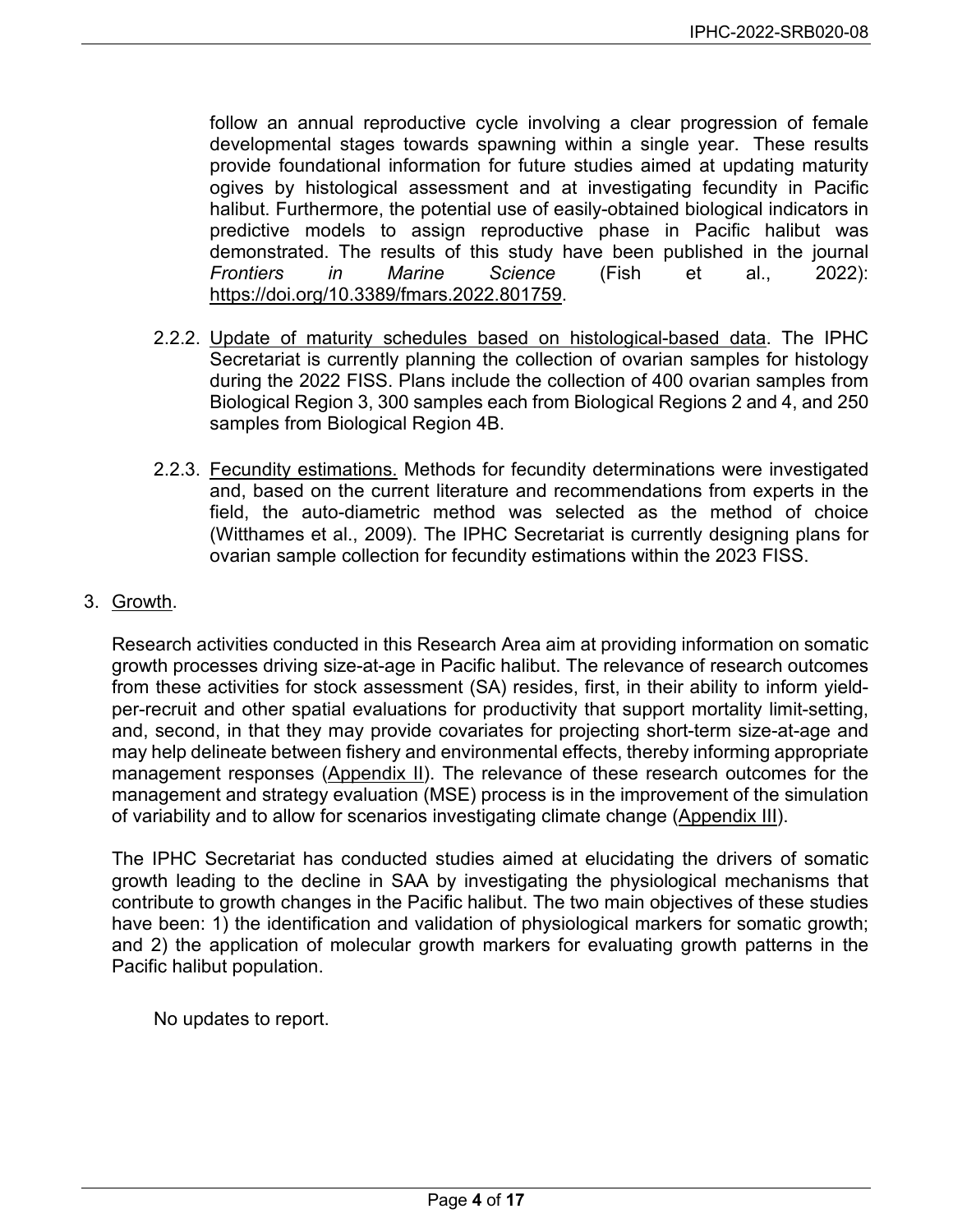#### 4. Discard Mortality Rates (DMRs) and Survival Assessment.

Information on all Pacific halibut removals is integrated by the IPHC Secretariat, providing annual estimates of total mortality from all sources for its stock assessment. Bycatch and wastage of Pacific halibut, as defined by the incidental catch of fish in non-target fisheries and by the mortality that occurs in the directed fishery (i.e. fish discarded for sublegal size or regulatory reasons), respectively, represent important sources of mortality that can result in significant reductions in exploitable yield in the directed fishery. Given that the incidental mortality from the commercial Pacific halibut fisheries and bycatch fisheries is included as part of the total removals that are accounted for in stock assessment, changes in the estimates of incidental mortality will influence the output of the stock assessment and, consequently, the catch levels of the directed fishery. Research activities conducted in this Research Area aim at providing information on discard mortality rates and producing guidelines for reducing discard mortality in Pacific halibut in the longline and recreational fisheries. The relevance of research outcomes from these activities for stock assessment (SA) resides in their ability to improve trends in unobserved mortality in order to improve estimates of stock productivity and represent the most important inputs in fishery yield for stock assessment [\(Appendix II\)](#page-14-0). The relevance of these research outcomes for the management and strategy evaluation (MSE) process is in fishery parametrization [\(Appendix](#page-15-0)   $III$ ).

For this reason, the IPHC Secretariat is conducting two research projects to investigate the effects of capture and release on survival and to improve estimates of DMRs in the directed longline and guided recreational Pacific halibut fisheries:

4.1. Evaluation of the effects of hook release techniques on injury levels and association with the physiological condition of captured Pacific halibut and estimation of discard mortality using remote-sensing techniques in the directed longline fishery.

A manuscript describing discard mortality rate estimations in the directed longline fishery has been published in the journal *North American Journal of Fisheries Management* (Loher et al., 2022). No other updates to report.

4.2. Estimation of discard mortality rates in the charter recreational sector.

The IPHC Secretariat is conducting a research project to better characterize the nature of charter recreational fisheries with the ultimate goal of better understanding discard practices relative to that which is employed in the directed longline fishery. This project has received funding from the National Fish and Wildlife Foundation and the North Pacific Research Board [\(Appendix IV\)](#page-16-0) and the project narratives of both projects have been provided in previous meeting documentations. The experimental field components of this research project took place in Sitka, Alaska (IPHC Regulatory Area 2C) from 21- 27 May 2021, and in Seward, Alaska (IPHC Regulatory Area 3A) from 11-16 June 2021, with methods and analyses detailed in the project narratives provided.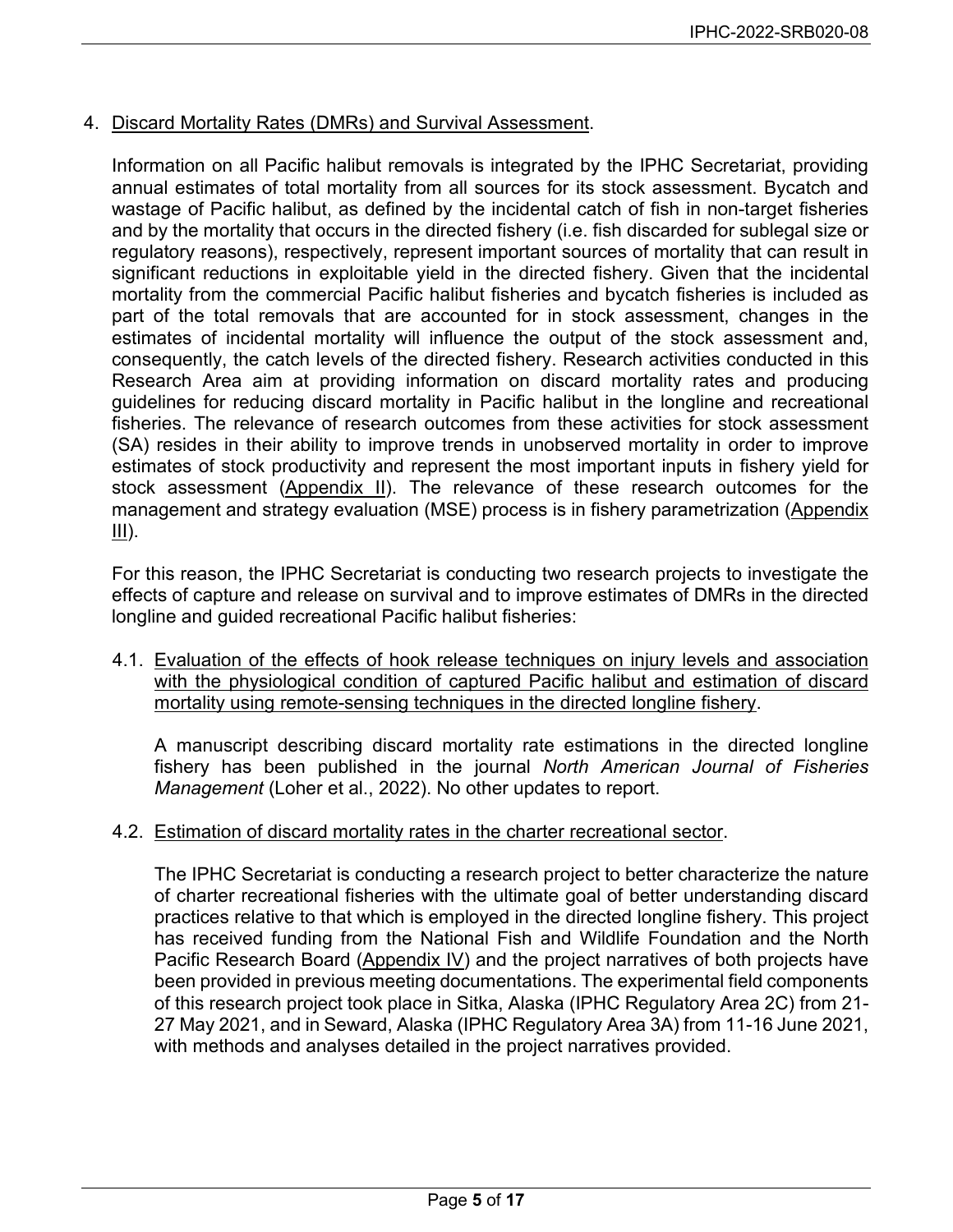The fishing vessels were required to fish 6 rods at a time, three (3) rigged with 12/0 circle hooks and three (3) rigged with 16/0 circle hooks in order to establish a comparison of the two most common gear types used in the Alaskan Pacific halibut recreational fishery, as informed by the survey conducted in 2019 and subsequent discussions. The number of fish captured, sampled and released, as well as the size distribution of fish by tag type (wire tag or sPAT) was previously reported (IPHC-2021- SRB019-08).





The proportion of the different types of injuries incurred over the hooking and release process were determined for Pacific halibut captured with 12/0 hooks and 16/0 hooks. For Pacific halibut captured with 12/0 hooks, approximately 70% of the fish had injuries corresponding to torn cheek, a type of minor injury that is incurred by the hook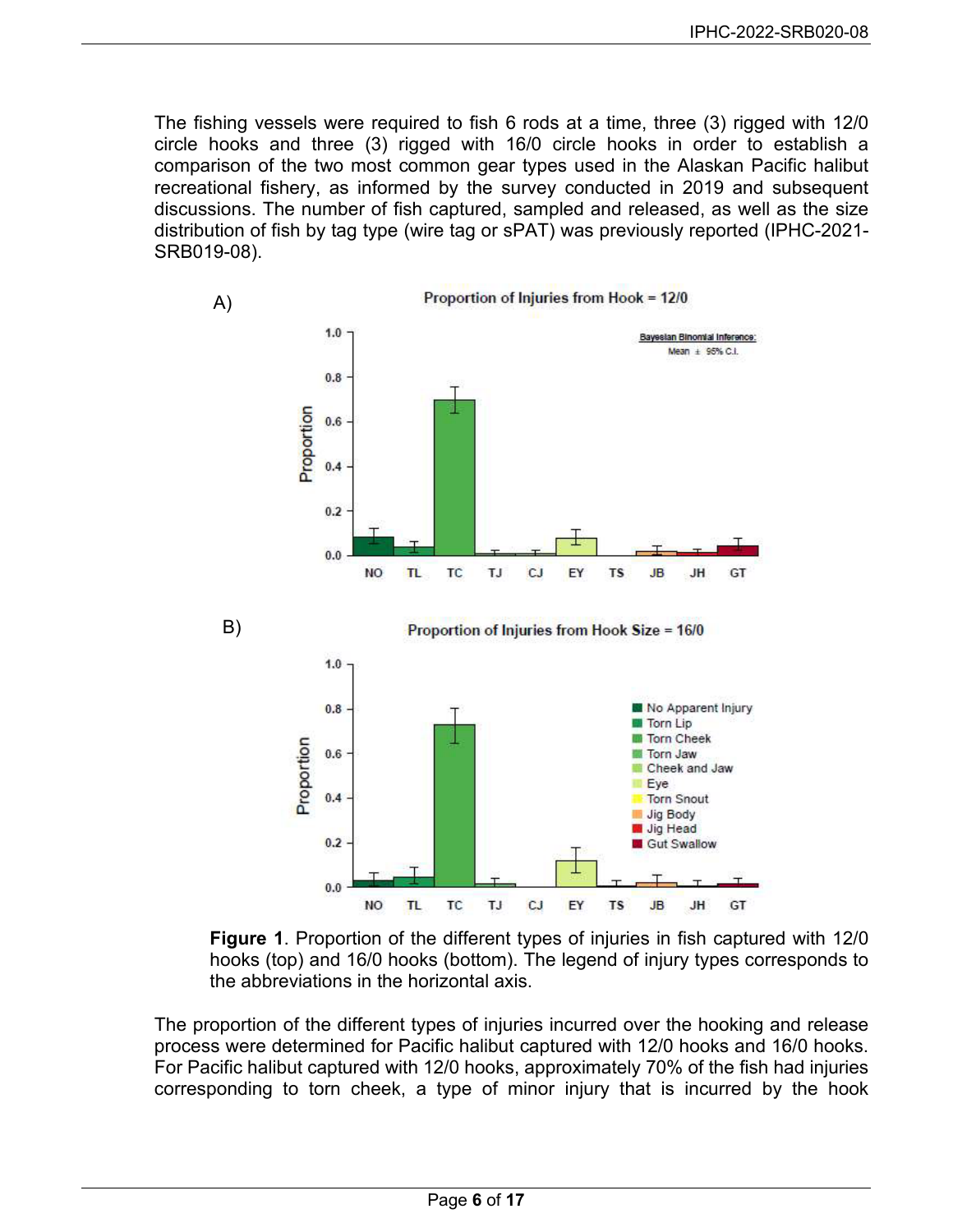penetrating the cheek musculature through a single location (Figure 1A) during the capture event. All other injuries were in much smaller proportion. Very similar distribution of injuries were observed in Pacific halibut captured with 16/0 hooks, again with a predominance of torn cheek injuries (Figure 1B). Overall, the predominant injury profile of Pacific halibut captured with either type of hook and subsequently released corresponded to relatively minor injuries.

To date, of the 281 fish that were tagged with opercular wire tags (243 fish in IPHC Regulatory Area 2C and 38 in IPHC Regulatory Area 3A) 27 tags have been recovered to date (25 from IPHC Regulatory Area 2C and 2 from IPHC Regulatory Area 3A).

In order to directly assess the survival of discarded fish, we tagged 80 with satellitetransmitting electronic archival tags equipped with accelerometers (sPAT tags). To date, 76 out of the 80 released sPAT tags provided data reports. Of the 4 sPAT tags that did not provide data, 2 sPAT tags never reported and 2 did not have sufficient data for successful interpretation. Therefore, 95% of the sPAT tags deployed provided survival information, a similar data transmission success as compared to our recently published report on the use of sPATs to evaluate survival of Pacific halibut discarded from the longline fishery (Loher et al. 2022). Of the 76 useable sPAT tags, 48 tags were at liberty for the full duration of the pre-programmed 96-day period, whereas 21 sPAT tags reported prematurely for unknown reasons, with an average time of at liberty reporting of 37.1 days (range of 3.6-76.8 days). The remaining 7 sPAT tags were physically recovered by fishery captures, with an average time at liberty of 58 days (range of 37.1- 69.1 days). Of the physically recovered tags, one was recovered 2 Km from its release location, another one 16 Km from its release location and the remaining 5 tags were recovered less than 0.5 Km from their release location.

Preliminary analysis of the accelerometer data from all 76 tags that successfully reported data, following the survival criteria previously reported in Loher et al. (2022), indicates that only one discarded fish was confidently estimated to have died (its tag reported 8.3 days after deployment). Current analyses are devoted to evaluate whether a second potentially dead fish that reported 32.7 days after deployment fits the "dead" criteria. Therefore, preliminary estimates of discard mortality from the guided recreational fishery point towards a 1.3% discard mortality rate. The deduced preliminary discard mortality rate estimated in the present study is lower than the minimum 4.2% discard mortality rate recently estimated for Pacific halibut discarded from the longline fishery (Loher et al. 2022). The difference in estimated survival between Pacific halibut captured and discarded from the two types of fishery is consistent with the lower capture (hooking) and release time, under best practice handling conditions, of Pacific halibut captured by the recreational fishery. These results represent the first report of experimentally-derived estimates (albeit preliminary) of discard mortality of Pacific halibut captured and discarded in the recreational fishery.

5. Genetics and genomics. The IPHC Secretariat is conducting studies that incorporate genomics approaches in order to produce useful information on population structure and distribution and connectivity of Pacific halibut. The relevance of research outcomes from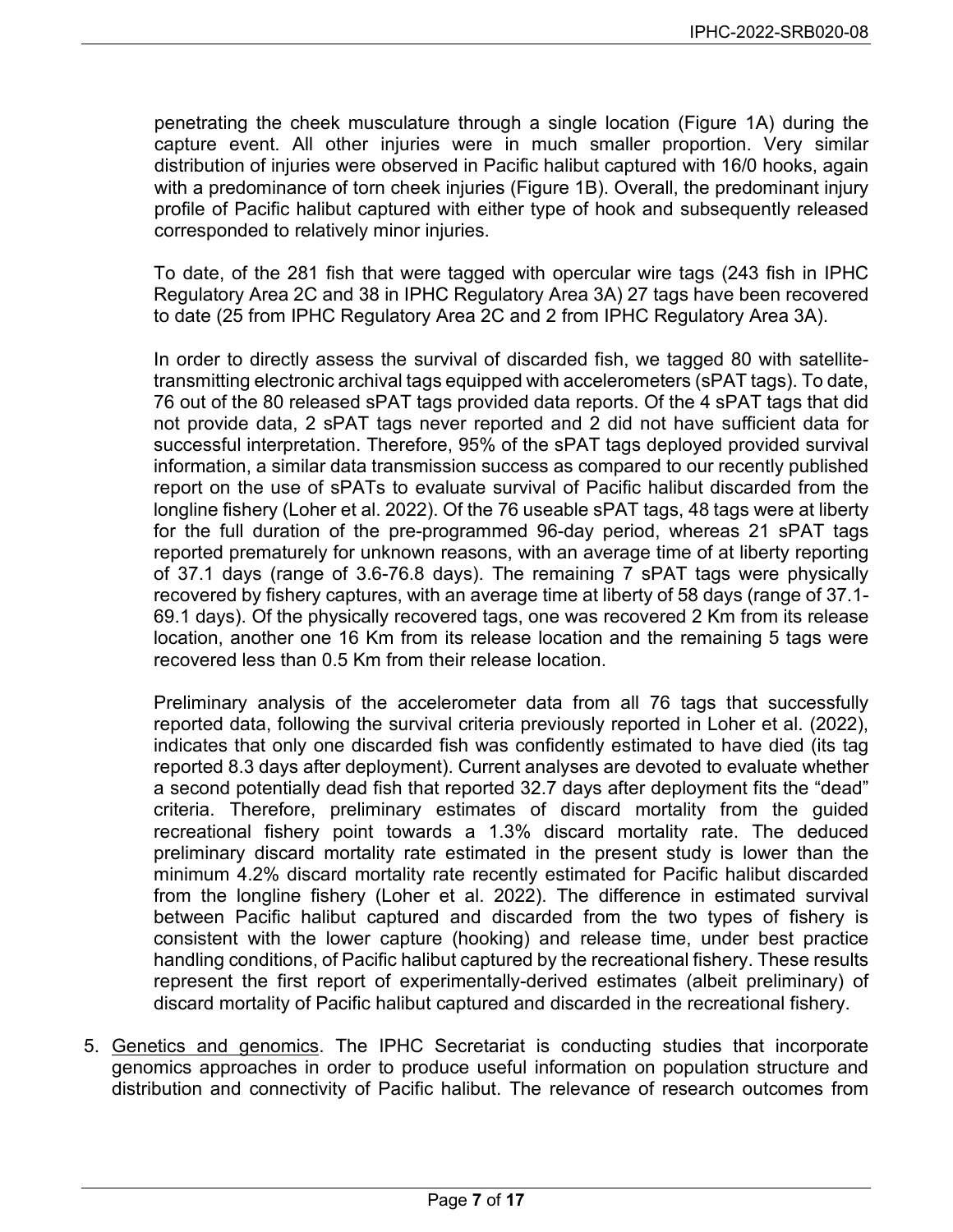these activities for stock assessment (SA) resides (1) in the introduction of possible changes in the structure of future stock assessments, as separate assessments may be constructed if functionally isolated components of the population are found (e.g. IPHC Regulatory Area 4B), and (2) in the improvement of productivity estimates, as this information may be used to define management targets for minimum spawning biomass by Biological Region. These research outcomes provide the second and third top ranked biological inputs into SA [\(Appendix II\)](#page-14-0). Furthermore, the relevance of these research outcomes for the management and strategy evaluation (MSE) process is in biological parametization and validation of movement estimates, on one hand, and of recruitment distribution, on the other hand [\(Appendix III\)](#page-15-0).

#### 5.1. Population genomics.

The primary objective of the studies that the IPHC Secretariat is currently conducting is to investigate the genetic structure of the Pacific halibut population and to conduct genetic analyses to inform on Pacific halibut movement and distribution within the Convention Area.

5.1.1. Pacific halibut genome and characterization of the sex determining region in Pacific halibut. The IPHC Secretariat has updated the Pacific halibut genome assembly. The updated Pacific halibut genome has an estimated size of 602 Mb, 24 chromosome-length scaffolds that contain 99.8% of the assembly and a N<sub>50</sub> scaffold length of 27.3 Mb. The Pacific halibut whole genome sequencing data are openly available in NCBI at [https://www.ncbi.nlm.nih.gov/bioproject/622249,](https://www.ncbi.nlm.nih.gov/bioproject/622249) under BioProject PRJNA622249, and the updated assembly is openly available in NCBI at [https://www.ncbi.nlm.nih.gov/assembly/GCA\\_022539355.2/](https://www.ncbi.nlm.nih.gov/assembly/GCA_022539355.2/) with GenBank assembly accession number GCA\_022539355.2. The master record for the whole genome shotgun sequencing project has been deposited at DDBJ/ENA/GenBank under the accession JAKRZP000000000 and is openly available in NCBI at [https://www.ncbi.nlm.nih.gov/nuccore/JAKRZP000000000.](https://www.ncbi.nlm.nih.gov/nuccore/JAKRZP000000000) Sample metadata is openly available in NCBI at [https://www.ncbi.nlm.nih.gov/biosample?Db=biosample&DbFrom=bioproject&C](https://www.ncbi.nlm.nih.gov/biosample?Db=biosample&DbFrom=bioproject&Cmd=Link&LinkName=bioproject_biosample&LinkReadableName=BioSample&ordinalpos=1&IdsFromResult=622249) [md=Link&LinkName=bioproject\\_biosample&LinkReadableName=BioSample&o](https://www.ncbi.nlm.nih.gov/biosample?Db=biosample&DbFrom=bioproject&Cmd=Link&LinkName=bioproject_biosample&LinkReadableName=BioSample&ordinalpos=1&IdsFromResult=622249) [rdinalpos=1&IdsFromResult=622249,](https://www.ncbi.nlm.nih.gov/biosample?Db=biosample&DbFrom=bioproject&Cmd=Link&LinkName=bioproject_biosample&LinkReadableName=BioSample&ordinalpos=1&IdsFromResult=622249) under BioSamples SAMN14503176, SAMN25516224, SAMN25600010 and SAMN25600011.

Using the updated genome assembly, we conducted genome-wide analyses of sex-specific genetic variation by pool sequencing by mapping reads from male and female pools to the Pacific halibut genome assembly. We identified a potential sex-determining region in chromosome 9 of approximately 12 Mb containing a high density of female-specific SNPs. Within this sex-determining region, we identified among the annotated genes a potential candidate for the master sex-determining gene in Pacific halibut. Mapping of previously identified Pacific halibut RAD-tags associated with sex (Drinan et al., 2018) to the updated Pacific halibut genome assembly resulted in the alignment of 55 of the 56 RADtags, all of which mapped to the putative SD region, including the two tags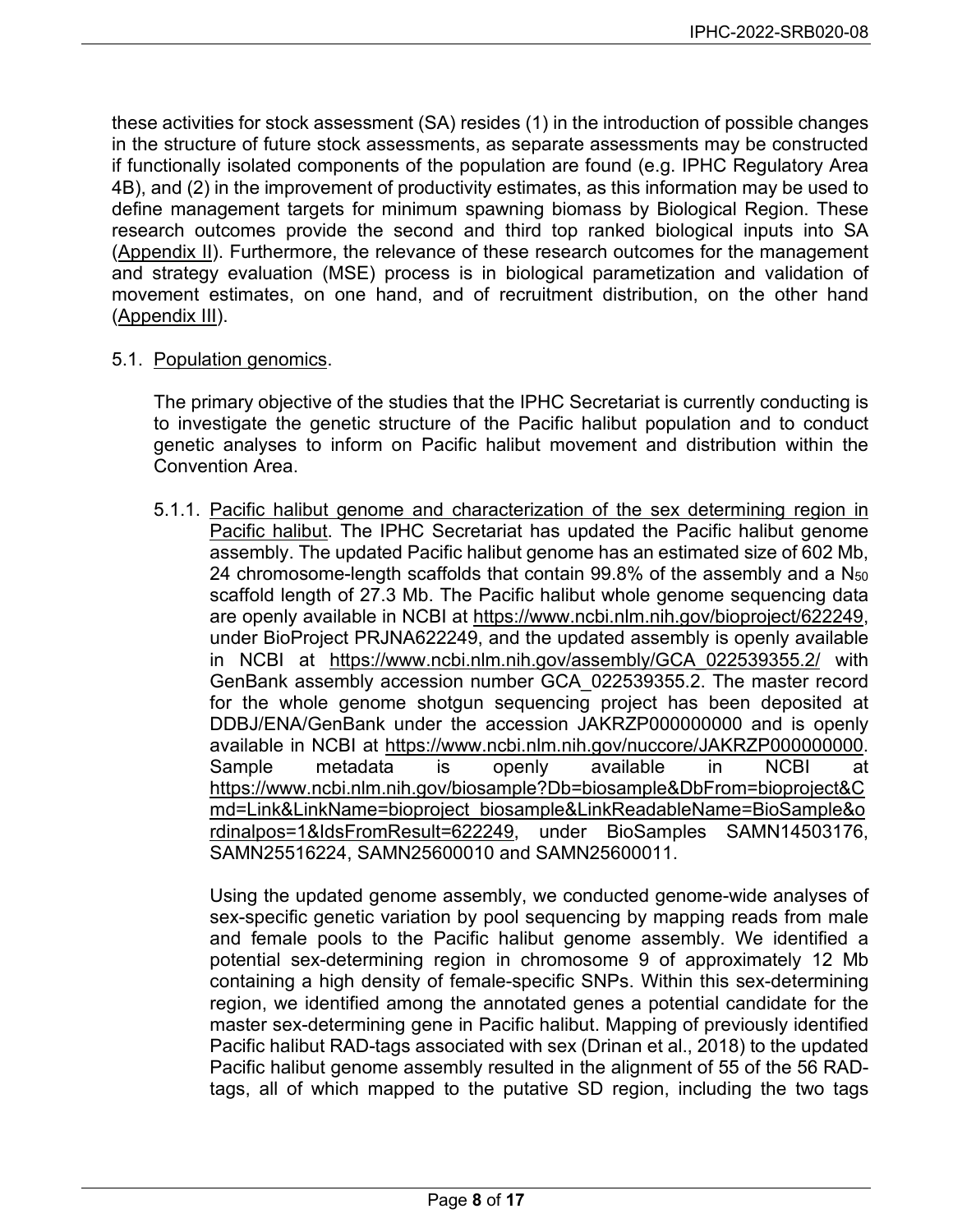containing the sex-linked markers currently used for genetic sex identification (2.1.1). These results, together with data on the Pacific halibut genome sequencing and assembly, have been accepted for publication in the journal *Molecular Ecology Resources* (Jasonowicz et al., in press; provided separately).

5.1.2. Studies to resolve the genetic structure of the Pacific halibut population in the Convention Area. This project has recently received funding from the North Pacific Research Board (NPRB Project No. 2110; [Appendix IV;](#page-16-0) project narrative provided in the supplementary documentation). Details on sample collection, bioinformatic processing and proposed analyses utilizing low-coverage whole genome sequencing (lcWGR) to investigate Pacific halibut population structure were provided in document [IPHC-2021-SRB018-08.](https://www.iphc.int/uploads/pdf/srb/srb018/iphc-2021-srb018-08.pdf) The bioinformatic processing pipeline has been successfully migrated to Microsoft Azure cloud computing services and the raw sequence data from three sequencing runs totaling 536 samples have now been processed. This includes alignment to the Pacific halibut reference genome (version 1) and quality filters to ensure integrity of the data prior to analysis. On a per-sample basis, the data output of the sequencing runs is comparable (Table 1). However, we observed a difference in base quality scores between the two sequencing platforms used (Figure 2). This is likely a result of the different sequencing chemistry between the two sequencing platforms used. To mitigate the possibility of batch effects resulting from sequencing across different platforms and multiple runs, we have begun implementing strategies recommended by Lou and Therkildsen (2021) into our data processing workflow. Specifically, we used more stringent sequence read trimming using the sliding window option in Trimmomatic. Furthermore, samples with less than 1,000,000 sequence reads were omitted from any summaries, single nucleotide polymorphism (SNP) identification and downstream analyses.

| Library                              | <b>IPHC_001</b>        | <b>IPHC_002</b>        | <b>IPHC_003</b>               |  |
|--------------------------------------|------------------------|------------------------|-------------------------------|--|
| Number of samples*                   | 36(35)                 | 250 (249)              | 250 (249)                     |  |
| <b>Sequencing Platform</b>           | Illumina HiSeq<br>4000 | Illumina<br>NovaSeq S4 | <b>Illumina</b><br>NovaSeq S4 |  |
| Raw Reads Per<br>Sample (Millions)** | 26.4 (21.8-42.9)       | 24.7 (10.7-47.2)       | 24.9 (13.0-51.6)              |  |
| <b>Reads Retained</b><br>$(9/6)$ **  | 58 (52-67)             | 62 (22-69)             | 61 (46-70)                    |  |
| Coverage Per<br>Sample $(x)$ **      | $2.5(1.9-3.7)$         | $3.0(0.9-5.0)$         | $3.0(1.3-5.9)$                |  |

**Table 1.** Summary of raw sequence data and genome alignments for two Pacific halibut lcWGR sequencing runs. \*numbers in parenthesis indicate number of samples with > 1,000,000 raw sequence reads. \*\*expressed as mean (min – max)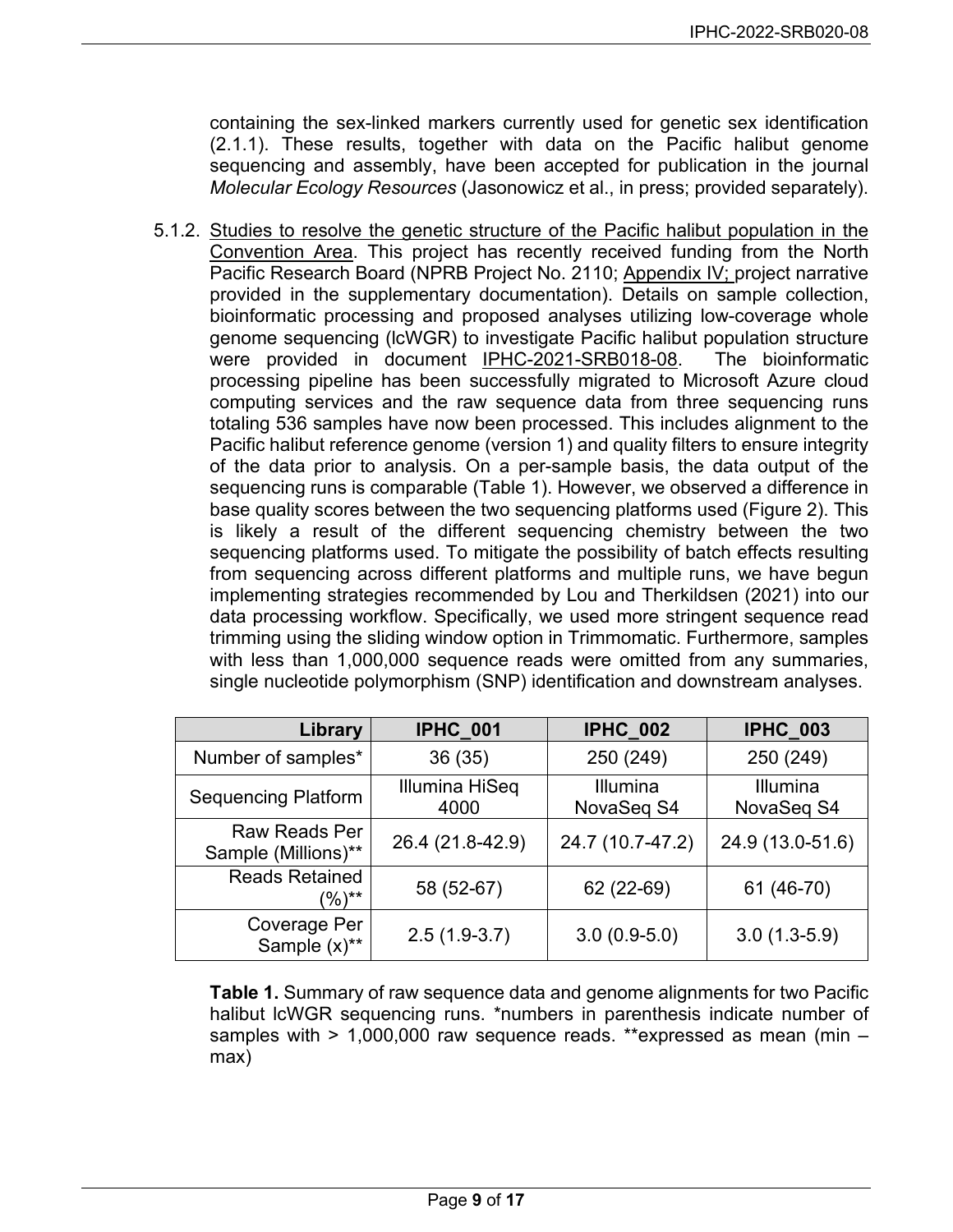

**Figure 2.** Average base quality score by sequencing cycle. Each sample is represented by a single line, facetted by sequencing run and read (1 = forward read, 2= reverse read).

The sequence alignments were used to identify SNPs and estimate genotype likelihoods using the samtools model implemented in ANGSD (v0.934) (Korneliussen et al. 2014). A minimum base quality score of 20 (99% probability of correct base call) was required and SNPs were retained if they had a global minor allele frequency (MAF)  $\geq$  0.01 or greater, p-value of 1e-6 or less for a site being variable, and present in at least 402 out of 533 (75.4%) of the individuals. A total of 10,415,578 SNPs were identified using these parameters.

Principal component analysis was used to gain a preliminary look at the structure of the data set. Prior to this, the dataset was filtered to remove SNPs in any unplaced scaffolds, the mitochondrial genome, and chromosome 9 (RefSeq: NC 048935.1), which contains a large sex-associated region (Jasonowicz et al., in review). PCAngsd (v1.02) (Meisner and Albrechtsen 2018; Meisner et al. 2021) was run using default parameters (MAF $\geq$  0.5 by default) to estimate a covariance matrix among individuals using genotype likelihoods for 533 Pacific halibut. Numpy (v1.21.2) (Harris et al. 2020) was then used to compute the eigenvalues and eigenvectors for the covariance matrix obtained using PCAngsd.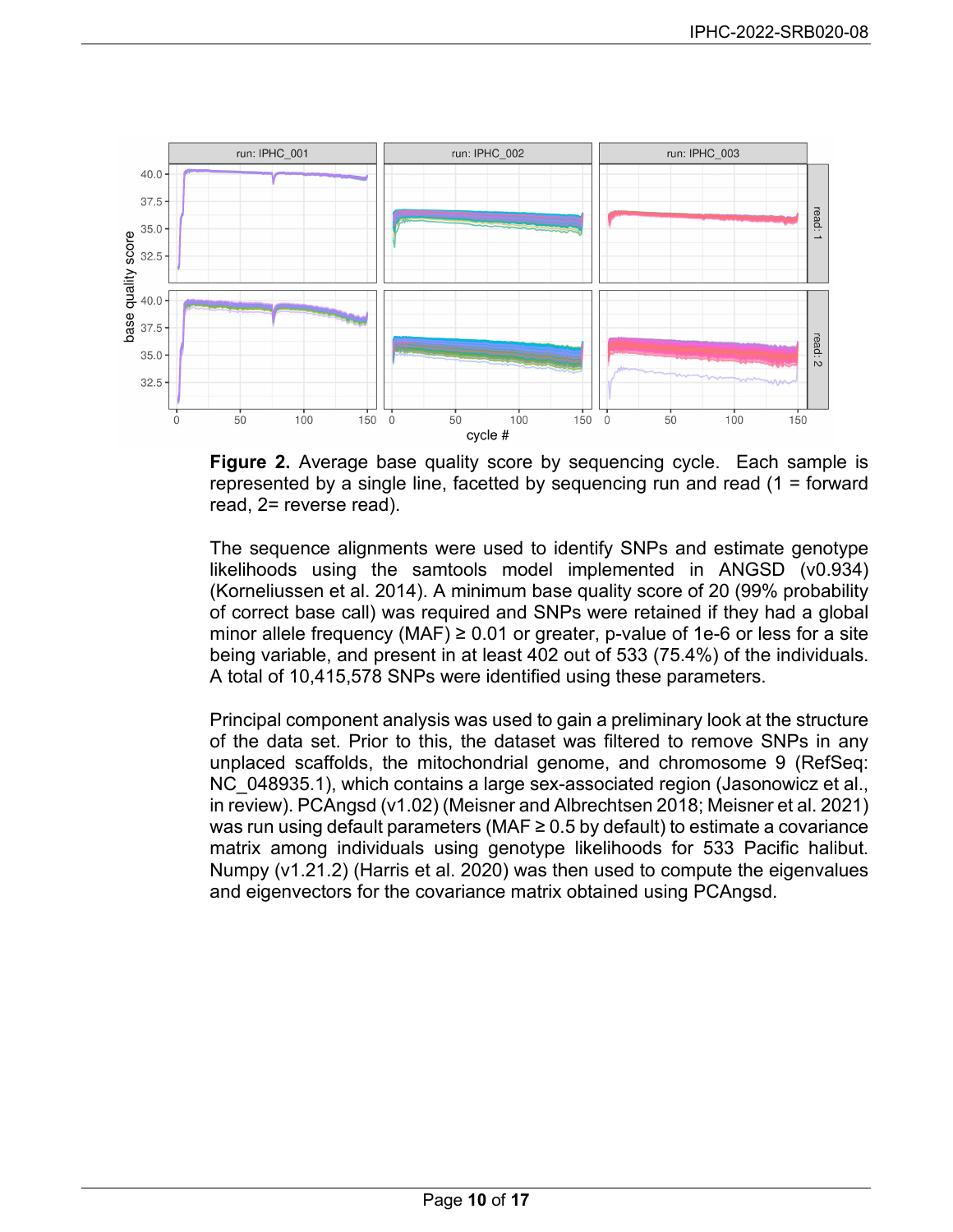A total of 4,235,107 sites were retained by PCAngsd and, as recommended by Lou and Therkildsen (2021), individual points were colored by the sequencing run to visualize patterns of non-random groupings that may be indicative of quality differences in the sequencing runs. While there were no clear differences among the NovaSeq S4 runs (Figure 3), we have reserved space on the next sequencing run for resequencing the 36 samples in IPHC\_001 (Table 1) on the NovaSeq S4.



**Figure 3.** Principal component analysis scores of genotype likelihoods from 4,235,107 SNPs in 533 Pacific halibut sequenced to date. Points are colored by sequencing run with the remaining samples colored in gray for comparison.

Currently, 75 samples are being prepared for inclusion in the next sequencing run. This will complete the sequencing phase of the project, with a total of 611 samples having been submitted for sequencing. Once this round of sequencing is complete, the raw reads for all samples will be re-processed using version 2 of the Pacific halibut reference genome.

6. Whale depredation avoidance strategies. The IPHC Secretariat has determined that research to provide the Pacific halibut fishery with tools to reduce whale depredation is considered a high priority. This research is now contemplated as one of the research areas of high priority within the 5-year Program of Integrated Research and Monitoring (2022-2026). Towards this goal, the IPHC secretariat has recently obtained funding from NOAA's Bycatch Research and Engineering Program (BREP) to investigate gear-based approaches to catch protection as a means for minimizing whale depredation in the Pacific halibut and other longline fisheries (NOAA Award NA21NMF4720534; [Appendix IV\)](#page-16-0). The objectives of this study are to: 1) work with fishermen and gear manufacturers, via direct communication and through an international workshop, to identify effective methods for protecting hook-captured flatfish from depredation; and 2) develop and pilot test 2-3 simple, low-cost catch-protection designs that can be deployed effectively using current longline fishing techniques and on vessels currently operating in the Northeast Pacific Ocean.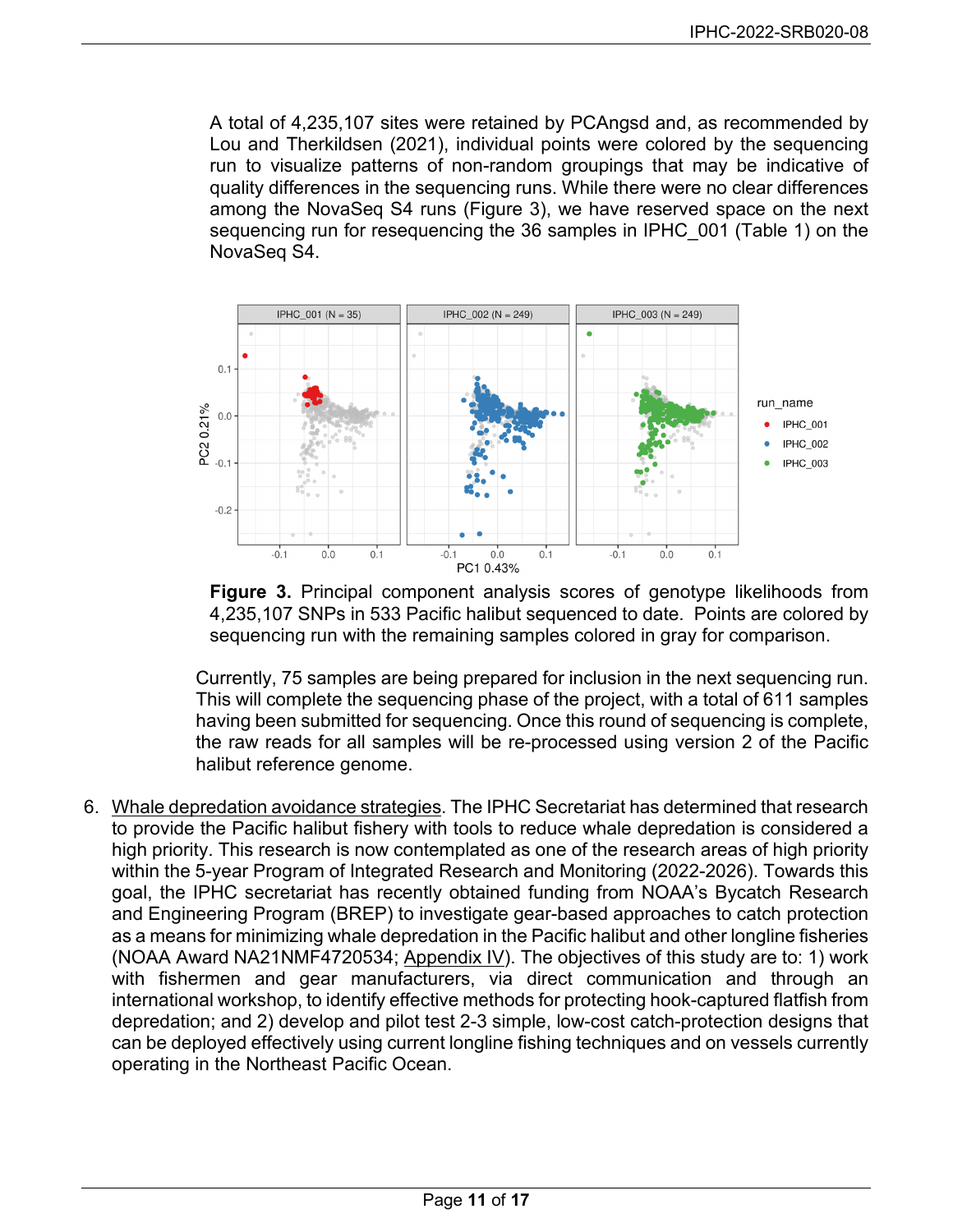The first phase of this project consisted in recruiting participants for a catch protection workshop from the scientific community and from the harvesters active in the waters of Alaska, British Columbia and the U.S. west coast. Initial screening of research conducted around the world led to invitations to three different groups actively working on development of catch protection devices (Sago Solutions, Norway; National Institute for Sustainable Development (IRD) – Marine Biodiversity, Exploitation, and Conservation Unit (MARBEC), University of Montpellier – CNRS-INFREMER-IRD National Centre for Scientific Research, Centre d'Etudes Biologiques de Chisé, France; and Fish Tech Inc., United States). In parallel, harvesters active in the Pacific halibut and Greenland Turbot fisheries as well as scientists involved in marine mammal research were actively recruited for participation. The "1st International Workshop on Protecting Fishery Catches from Whale Depredation (WS001)" was held electronically on 9 February 2022. The Workshop brought together 74 participants from 6 countries, ranging from research scientists to active harvesters. A report summarizing material presented and discussions was produced and posted the IPHC's website along with video recordings of the entire workshop: [https://www.iphc.int/venues/details/1st](https://www.iphc.int/venues/details/1st-international-workshop-on-protecting-fishery-catches-from-whale-depredation-ws001)[international-workshop-on-protecting-fishery-catches-from-whale-depredation-ws001.](https://www.iphc.int/venues/details/1st-international-workshop-on-protecting-fishery-catches-from-whale-depredation-ws001)

Current efforts are devoted to the development of designs for two devices for field testing in the second half of 2022.

#### **RECOMMENDATION/S**

That the SRB:

a) **NOTE** paper IPHC-2022-SRB020-08 which provides a response to requests from SRB019, and a report on current research activities contemplated within the IPHC Five-Year Biological and Ecosystem Science Research Plan (2017-2021).

### **REFERENCES**

- Drinan, D. P., Loher, T., & Hauser, L. (2018). Identification of Genomic Regions Associated With Sex in Pacific Halibut. *Journal of Heredity, 109*(3), 326-332. doi:10.1093/jhered/esx102
- Fish, T., Wolf, N., Smeltz, T. S., Harris, B. P., and Planas, J. V. 2022. Reproductive Biology of Female Pacific Halibut (*Hippoglossus stenolepis*) in the Gulf of Alaska. *Frontiers in Mar ine Science.* 9:801759. doi: 10.3389/fmars.2022.801759.
- Harris, C.R., Millman, K.J., van der Walt, S.J., Gommers, R., Virtanen, P., Cournapeau, D., Wieser, E., Taylor, J., Berg, S., Smith, N.J., Kern, R., Picus, M., Hoyer, S., van Kerkwijk, M.H., Brett, M., Haldane, A., Del Rio, J.F., Wiebe, M., Peterson, P., Gerard-Marchant, P., Sheppard, K., Reddy, T., Weckesser, W., Abbasi, H., Gohlke, C., and Oliphant, T.E. (2020). Array programming with NumPy. *Nature* 585 (7825): 357-362. [https://doi.org/10.1038/s41586-020-2649-2.](https://doi.org/10.1038/s41586-020-2649-2)
- Jasonowicz, A.C., Simeon, A., Zahm, M., Cabau, C., Klopp, C., Roques, C., Iampietro, C., Lluch, J., Donnadieu, C., Parrinello, H., Drinan, D.P., Hauser, L., Guiguen, Y., Planas, J.V. (2022). Generation of a chromosome-level genome assembly for Pacific halibut (*Hippoglossus stenolepis*) and characterization of its sex-determining genomic region. *Molecular Ecology Resources*. (In press).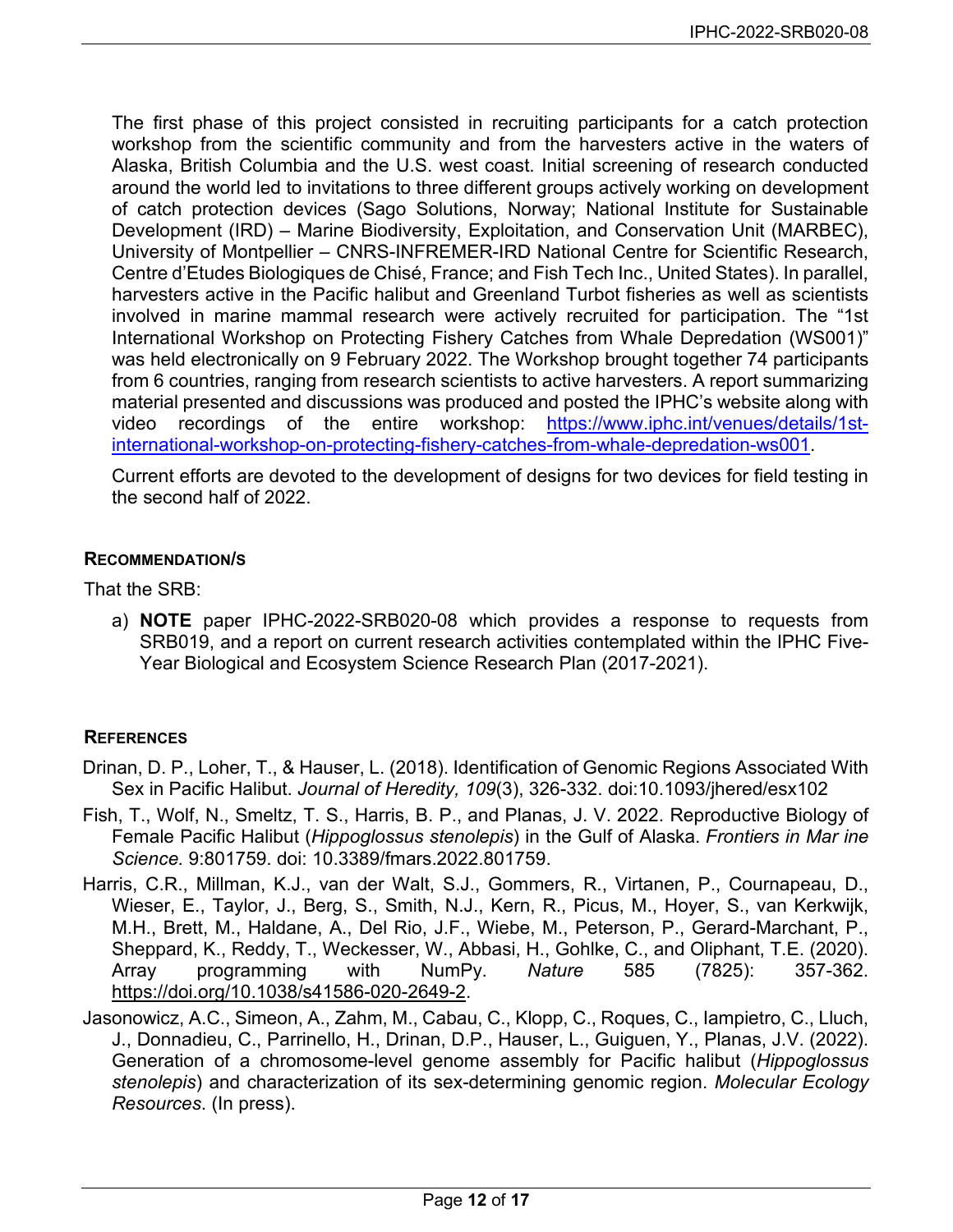- Korneliussen, T. S., A. Albrechtsen, and R. Nielsen. (2014). ANGSD: Analysis of Next Generation Sequencing Data. *BMC Bioinformatics* 15(1):1–13.
- Li, H. (2018). Minimap2: Pairwise alignment for nucleotide sequences. *Bioinformatics* 34(18): 3094-3100.<https://doi.org/10.1093/bioinformatics/bty191>
- Loher, T., Dykstra, C.L., Hicks, A., Stewart, I.J., Wolf, N., Harris, B.P., Planas, J.V. (2022). Estimation of postrelease longline mortality in Pacific halibut using acceleration-logging tags. *North American Journal of Fisheries Management*. 42: 37-49. DOI: http://dx.doi.org/10.1002/nafm.10711
- Lou, R. N., & Therkildsen, N. O. (2021). Batch effects in population genomic studies with low‐ coverage whole genome sequencing data: Causes, detection and mitigation. *Molecular Ecology Resources.* 00: 1--15. doi:10.1111/1755-0998.13559
- Meisner, J., and Albrechtsen, A. (2018). Inferring Population Structure and Admixture Proportions in Low-Depth NGS Data. *Genetics* 210(2): 719-731. [https://doi.org/10.1534/genetics.118.301336.](https://doi.org/10.1534/genetics.118.301336)
- Meisner, J., Albrechtsen, A., and Hanghj, K. (2021). Detecting Selection in Low-Coverage High-Throughput Sequencing Data using Principal Component Analysis. *bioRxiv*: [https://doi.org/10.1101/2021.03.01.432540.](https://doi.org/10.1101/2021.03.01.432540)
- Stewart, I., and Hicks, A. (2018). Assessment of the Pacific halibut (*Hippoglossus stenolepis*) stock at the end of 2017. Int. Pac. Halibut Comm. Annual Meeting Report: [IPHC-2018-](https://www.iphc.int/uploads/pdf/am/2018am/iphc-2018-am094-10.pdf) [AM094-10.](https://www.iphc.int/uploads/pdf/am/2018am/iphc-2018-am094-10.pdf)
- Stewart, I., and Webster, R. (2021). Overview of data sources for the Pacific halibut stock assessment, harvest policy, and related analyses. Int. Pac. Halibut Comm. Stock Assessment Document: [IPHC-2021-SA-02.](https://www.iphc.int/uploads/pdf/sa/2021/iphc-2021-sa-02.pdf)
- Witthames, P.R., Greenwood, L.N., Thorsen, A., Dominguez, R.,Murua,H., Korta,M., Saborido-Rey, F., Kjesbu, O.S. (2009). Advances in methods for determining fecundity: application of the new methods to some marine fishes. *Fishery Bulletin* 107, 148–164.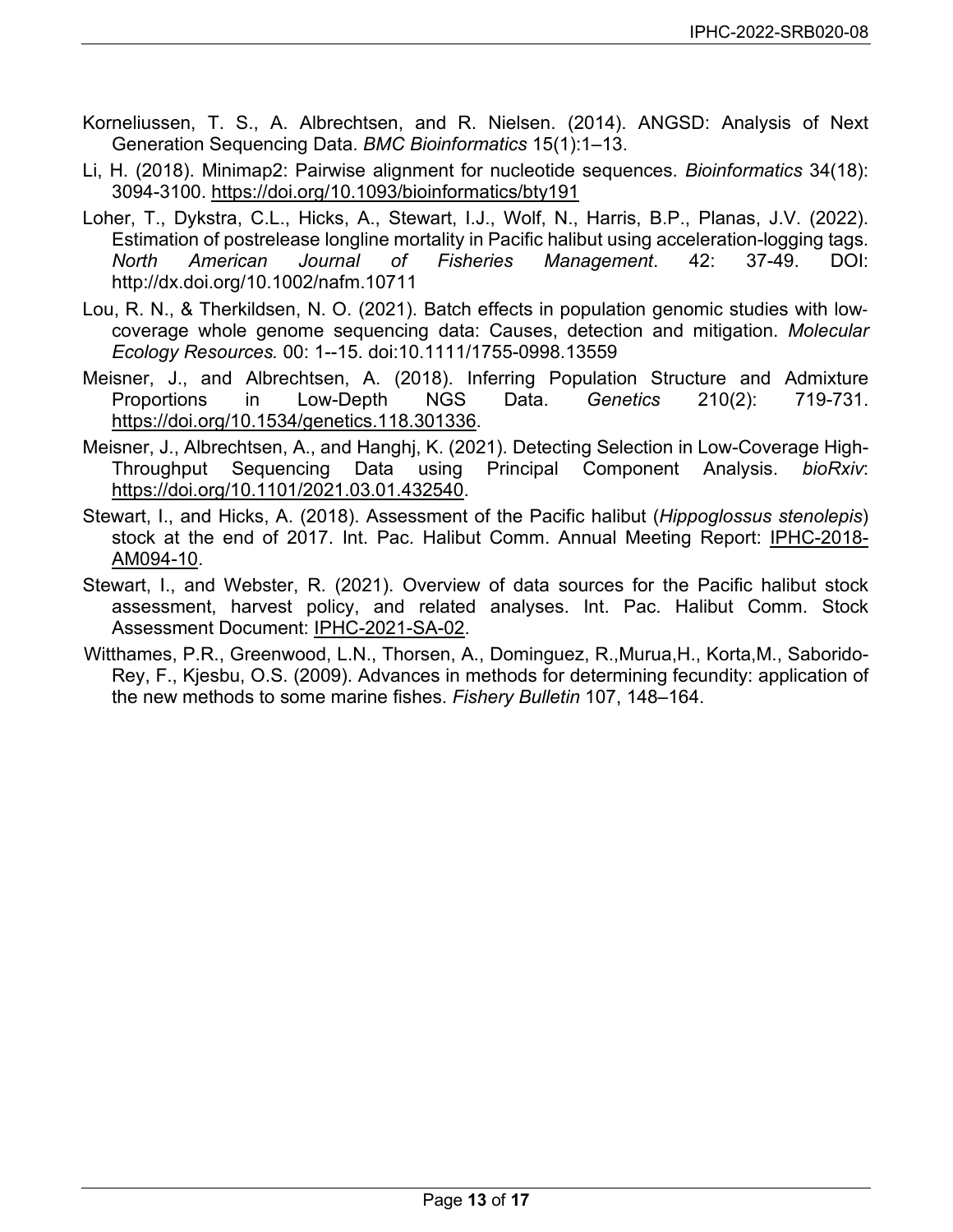

## **[APPENDIX I](#page-13-1)**

### **Integration of biological research, stock assessment and harvest strategy policy (2017-21)**

<span id="page-13-1"></span><span id="page-13-0"></span>

|                              | <b>Stock</b><br><b>Biological</b><br>assessment<br><b>Research</b><br><b>MSE</b>                                  | <b>Policy Decisions</b>                                                                                                               |                                                                                                                                |  |  |
|------------------------------|-------------------------------------------------------------------------------------------------------------------|---------------------------------------------------------------------------------------------------------------------------------------|--------------------------------------------------------------------------------------------------------------------------------|--|--|
| <b>Biological research</b>   |                                                                                                                   | <b>Stock assessment</b>                                                                                                               | <b>Stock assessment MSE</b>                                                                                                    |  |  |
| <b>Research areas</b>        | <b>Research outcomes</b>                                                                                          | Relevance for stock assessment                                                                                                        | Inputs to stock assessment and MSE<br>development                                                                              |  |  |
| <b>Reproduction</b>          | Sex ratio<br>Spawning output<br>Age at maturity                                                                   | Spawning biomass scale and trend<br><b>Stock productivity</b><br><b>Recruitment variability</b>                                       | Sex ratio<br><b>Maturity schedule</b><br>Fecundity                                                                             |  |  |
| Growth                       | Identification of growth patterns<br>Environmental effects on growth<br>Growth influence in size-at-age variation | Temporal and spatial variation in growth<br><b>Yield calculations</b><br>Effects of ecosystem conditions<br><b>Effects of fishing</b> | Predicted weight-at-age<br>Mechanisms for changes in weight-at-age                                                             |  |  |
| <b>Discard Survival</b>      | <b>Bycatch survival estimates</b><br>Discard mortality rate estimates                                             | Scale and trend in mortality<br>Scale and trend in productivity                                                                       | Bycatch and discard mortality estimates<br>Variability in bycatch and uncertainty in discard<br>mortality estimates            |  |  |
| <b>Migration</b>             | <b>Larval distribution</b><br>Juvenile and adult migratory behavior and<br>distribution                           | <b>Geographical selectivity</b><br><b>Stock distribution</b>                                                                          | Information for structural choices<br><b>Recruitment indices</b><br>Migration pathways and rates<br><b>Timing of migration</b> |  |  |
| <b>Genetics and Genomics</b> | Genetic structure of the population<br>Sequencing of the Pacific halibut genome                                   | <b>Spatial dynamics</b><br><b>Management units</b>                                                                                    | Information for structural choices                                                                                             |  |  |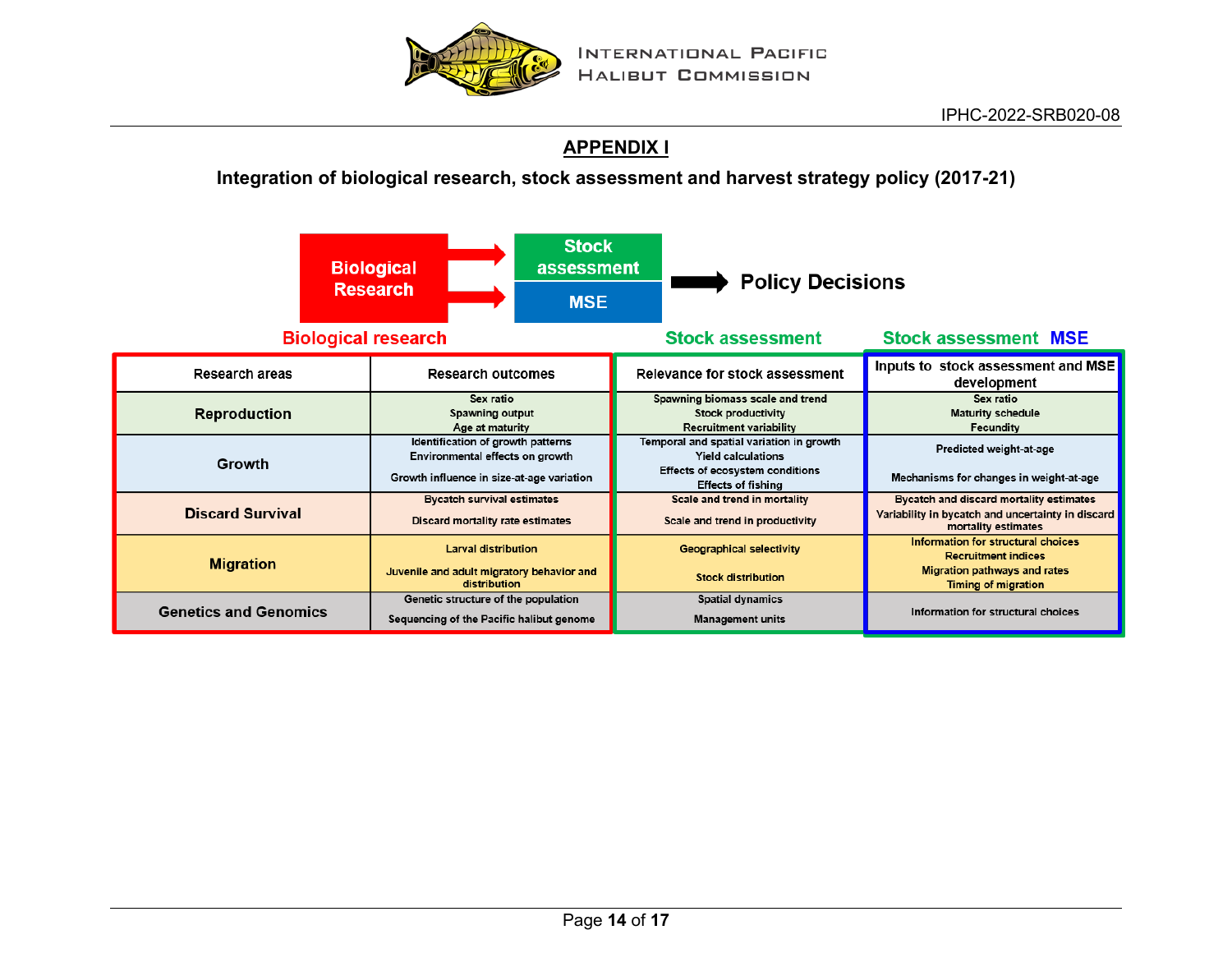

# **[APPENDIX II](#page-14-0)**

### <span id="page-14-0"></span>**List of ranked biological uncertainties and parameters for stock assessment (SA) and their links to potential research areas and research activities (2017-21)**

| <b>SARank</b>                                      | <b>Research outcomes</b>                                                                         | Relevance for<br>stock assessment                   | Specific analysis input                                                                                                                                                                                                                                             | <b>Research Area</b>                    | <b>Research activities</b>                                                      |  |
|----------------------------------------------------|--------------------------------------------------------------------------------------------------|-----------------------------------------------------|---------------------------------------------------------------------------------------------------------------------------------------------------------------------------------------------------------------------------------------------------------------------|-----------------------------------------|---------------------------------------------------------------------------------|--|
| 1. Biological<br>input                             | Updated maturity schedule                                                                        |                                                     | Will be included in the stock assessment, replacing the current schedule<br>last updated in 2006                                                                                                                                                                    |                                         | Histological maturity assessment                                                |  |
|                                                    | Incidence of skip spawning                                                                       | Scale biomass and<br>reference point<br>estimates   | Will be used to adjust the asymptote of the maturity schedule, if/when a<br>time-series is available this will be used as a direct input to the stock<br>assessment                                                                                                 |                                         | Examination of potential skip spawning                                          |  |
|                                                    | Fecundity-at-age and -size<br>information                                                        |                                                     | Will be used to move from spawning biomass to egg-output as the metric of<br>reproductive capability in the stock assessment and management reference<br>points                                                                                                     | Reproduction                            | Fecundity assessment                                                            |  |
|                                                    | Revised field maturity<br>classification                                                         |                                                     | Revised time-series of historical (and future) maturity for input to the stock<br>assessment                                                                                                                                                                        |                                         | Examination of accuracy of current field<br>macroscopic maturity classification |  |
| 2. Biological<br>input                             | Stock structure of IPHC<br>Regulatory Area 4B relative<br>to the rest of the Convention<br>Area  | Altered structure of<br>future stock<br>assessments | If 4B is found to be functionally isolated, a separate assessment may be<br>constructed for that IPHC Regulatory Area                                                                                                                                               | Genetics and                            | Population structure                                                            |  |
| 3. Biological<br>input                             | Assignment of individuals to<br>source populations and<br>assessment of distribution<br>changes  | Improve estimates<br>of productivity                | Will be used to define management targets for minimum spawning biomass<br>by Biological Region                                                                                                                                                                      | Genomics                                | <b>Distribution</b>                                                             |  |
|                                                    | Improved understanding of<br>larval and juvenile<br>distribution                                 |                                                     | Will be used to generate potential recruitment covariates and to inform<br>minimum spawning biomass targets by Biological Region                                                                                                                                    | Migration                               | Larval and juvenile connectivity studies                                        |  |
| 1. Assessment                                      | Sex ratio-at-age                                                                                 | Scale biomass and                                   | Annual sex-ratio at age for the commercial fishery fit by the stock<br>assessment                                                                                                                                                                                   |                                         | Sex ratio of current commercial landings                                        |  |
| data collection<br>and processing                  | Historical sex ratio-at-age                                                                      | fishing intensity                                   | Annual sex-ratio at age for the commercial fishery fit by the stock<br>assessment                                                                                                                                                                                   | Reproduction                            | Historical sex ratios based on archived<br>otolith DNA analyses                 |  |
| 2. Assessment<br>data collection<br>and processing | New tools for fishery<br>avoidance/deterence:<br>improved estimation of<br>depredation mortality | Improve mortality<br>accounting                     | May reduce depredation mortality, thereby increasing available yield for<br>directed fisheries. May also be included as another explicit source of<br>mortality in the stock assessment and mortality limit setting process<br>depending on the estimated magnitude | Mortality and<br>survival<br>assessment | Whale depredation accounting and tools<br>for avoidance                         |  |
| 1. Fishery yield                                   | Physiological and behavioral Reduce incidental<br>responses to fishing gear                      | mortality                                           | May increase yield available to directed fisheries                                                                                                                                                                                                                  | Mortality and<br>survival<br>assessment | Biological interactions with fishing gear                                       |  |
| 2. Fishery yield                                   | Guidelines for reducing<br>discard mortality                                                     | Improve estimates<br>of unobserved<br>mortality     | May reduce discard mortality, thereby increasing available yield for directed<br>fisheries                                                                                                                                                                          | Mortality and<br>survival<br>assessment | Best handling practices: recreational<br>fishery                                |  |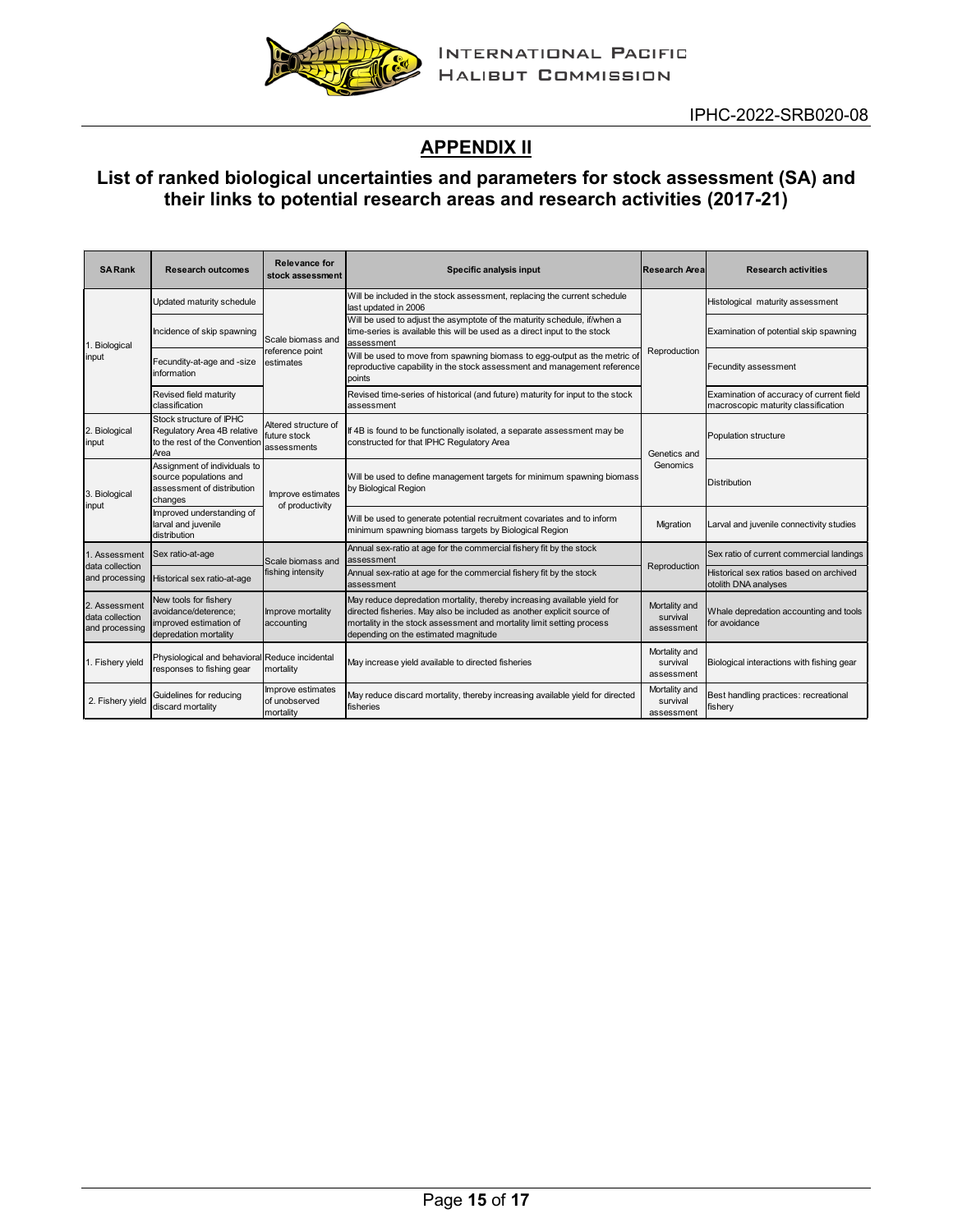## **APPENDIX III**

#### <span id="page-15-0"></span>**List of ranked biological uncertainties and parameters for management strategy evaluation (MSE) and their potential links to research areas and research activities (2017-21)**

| <b>MSE Rank</b>                                                                                    | <b>Research outcomes</b>                                                                            | <b>Relevance for MSE</b>                                                                                                        | Research Area                           | <b>Research activities</b>                                                       |  |
|----------------------------------------------------------------------------------------------------|-----------------------------------------------------------------------------------------------------|---------------------------------------------------------------------------------------------------------------------------------|-----------------------------------------|----------------------------------------------------------------------------------|--|
| 1. Biological<br>parameterization and<br>validation of movement<br>estimates                       | Improved understanding of larval<br>and juvenile distribution                                       | Improve parametization of the                                                                                                   | Migration                               | Larval and juvenile connectivity studies                                         |  |
|                                                                                                    | Stock structure of IPHC Regulatory<br>Area 4B relative to the rest of the<br><b>Convention Area</b> | <b>Operating Model</b>                                                                                                          |                                         | Population structure                                                             |  |
| 2. Biological<br>parameterization and<br>validation of recruitment<br>variability and distribution | Assignment of individuals to source<br>populations and assessment of<br>distribution changes        | Improve simulation of<br>recruitment variability and<br>parametization of recruitment<br>distribution in the Operating<br>Model | Genetics and<br>Genomics                | <b>Distribution</b>                                                              |  |
|                                                                                                    | Establishment of temporal and<br>spatial maturity and spawning<br>patterns                          | Improve simulation of<br>recruitment variability and<br>parametization of recruitment<br>distribution in the Operating<br>Model | Reproduction                            | Recruitment strength and variability                                             |  |
| 3. Biological<br>parameterization and<br>validation for growth<br>projections                      | Identification and application of<br>markers for growth pattern<br>evaluation                       |                                                                                                                                 | Growth                                  |                                                                                  |  |
|                                                                                                    | Environmental influences on growth<br>patterns                                                      | Improve simulation of variability<br>and allow for scenarios<br>investigating climate change                                    |                                         | Evaluation of somatic growth variation<br>as a driver for changes in size-at-age |  |
|                                                                                                    | Dietary influences on growth<br>patterns and physiological condition                                |                                                                                                                                 |                                         |                                                                                  |  |
| 1. Fishery<br>parameterization                                                                     | <b>Experimentally-derived DMRs</b>                                                                  | Improve estimates of stock<br>productivity                                                                                      | Mortality and<br>survival<br>assessment | Discard mortality rate estimate:<br>recreational fishery                         |  |